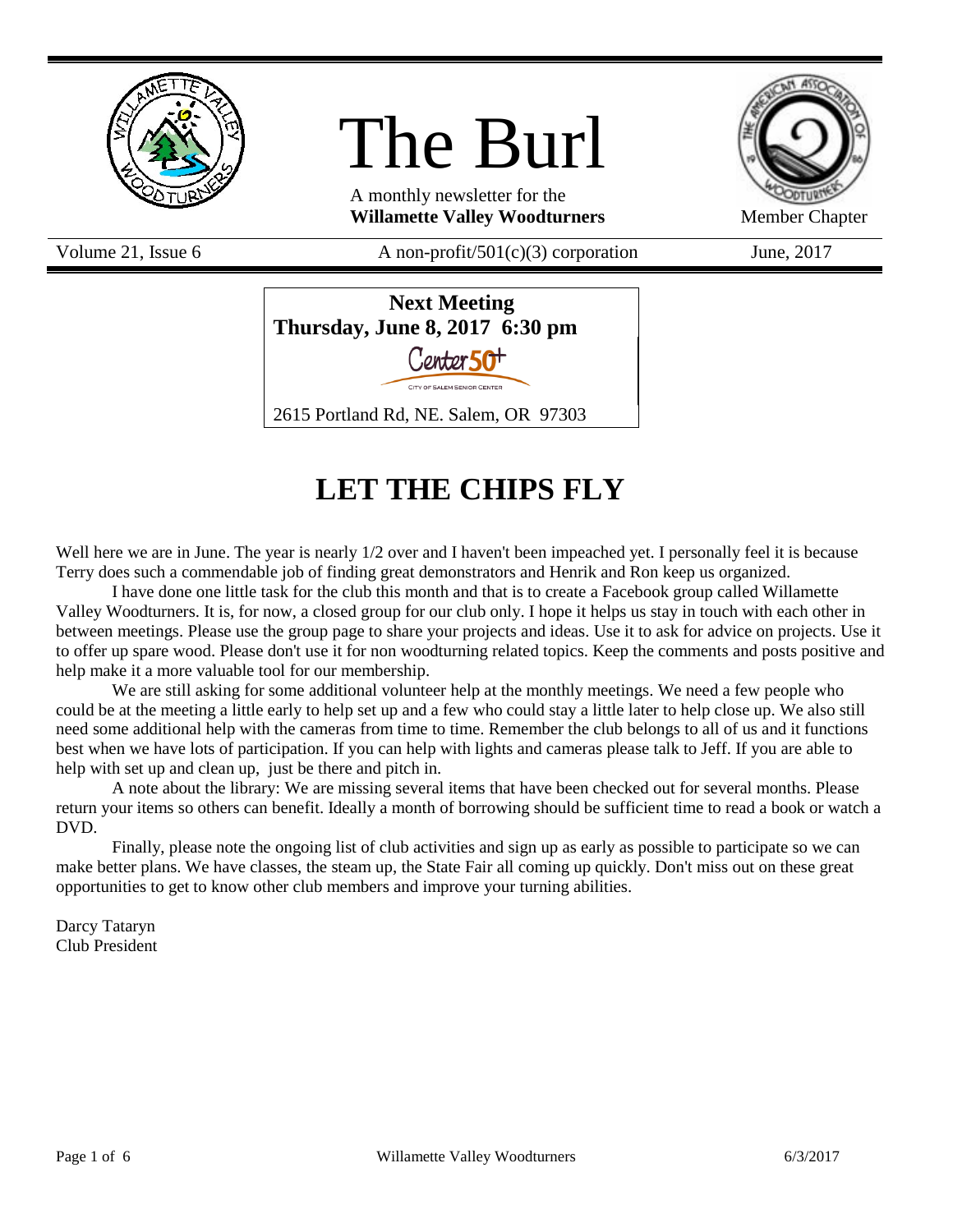## **Club Meeting Minutes May 11, 2017**

By Ron Freshour (Secretary)

- President Darcy Tataryn led the membership in the pledge of allegiance
	- Members and visitors were asked to sign the several clipboards on the table for a variety of events:
		- Visitor Sign-up
		- **Oregon State Fair August 30<sup>th</sup> September 4<sup>th</sup>**
		- Steam-up July 29th-30th and August  $5<sup>th</sup>$ -6th
		- Beginner Workshop Nick Staggs Date/Time June 3-4/8:30 am to 4:40 pm,
		- Wood Gathering Volunteers
		- **Mentor Volunteers**
- Jeff reported that the Craft Supply order had just been sent in so no order going in anytime soon.
- Jeff asked for volunteers as videographer for the club meetings. Several members should be trained and the duties shared.
- Kip Allen put out a call to the wood gathering volunteers that he has two spalted maple trees in West Salem that need cutting up.

#### Demonstration: Bruce Stangeby and Terry Gerros - **HOLLOW FORM TOOLS**





Terry started the demonstration showing a number of hand tools, some of which were homemade tools. One concept Terry shared was to start the hollowing from the opening by working from the center of the vessel outward to the wall thickness then continue to establish the wall thickness while working toward the bottom. Terry recommended cleaning out the inside of the vessel frequently to avoid packing the shavings too tightly. Terry showed the Dave Wagner "tickler" system which is a spring on an arm on the exterior of the vessel which can indicate the thickness of the wall.

Bruce demonstrated his favored systems which are "captured" systems and "articulated" system. These systems hold the cutter in the correct position though mechanical means. One of the systems was the Lyle Jamison System that holds the bar horizontal during operation. Bruce demonstrated the use of his homemade articulated system. He also explained the use of the laser to determine the vessel wall thickness.

Ron Freshour, Secretary

The meeting was adjourned after the membership's projects were discussed and the raffle drawing.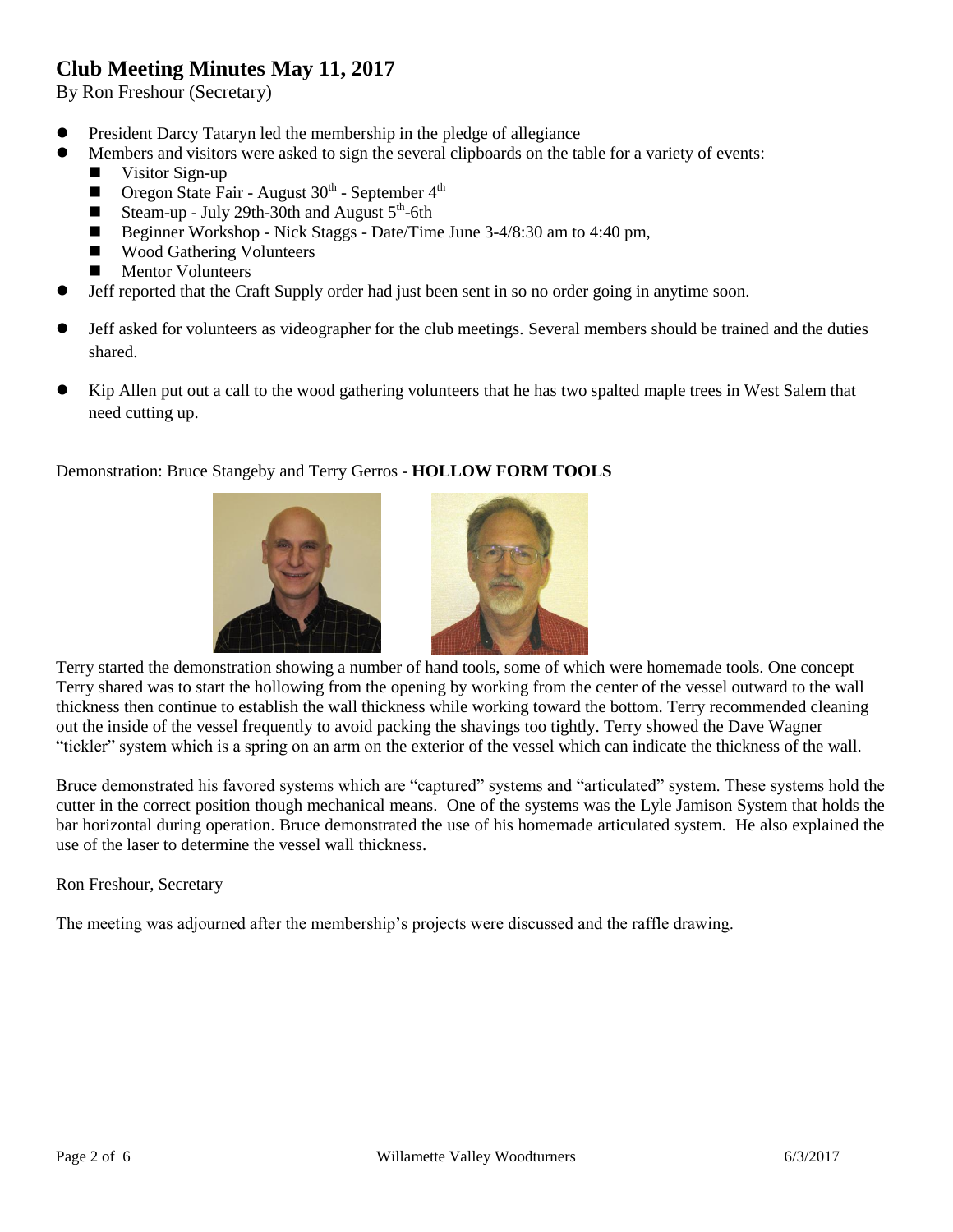# **Upcoming Events**

**June 8 - Demonstrator: Al Stirt & workshop July 13 - Demonstrator: Eric Löfström & workshop August 10 - Demonstrator: Todd Halleman September 14- Demonstrator: Harvey Meyer & workshop October 12 - Demonstrator: Tbd November 9 - Party time December 14 - Demonstrator: Nick Stagg**

#### **AAW NEWS (reprint)**

Submitted by Terry Gerros

AAW OF WOODTURNERS

If you are not a member of AAW, you can still sign up for a 90-day trial membership. As a guest, you'll have access to many articles and publications usually available only to members. The link to sign up is: <http://www.woodturner.org/page/GuestMemberLanding>Check out this page to see what your guest membership entitles you to. Have questions about AAW? Talk to me. Terry

\_\_\_\_\_\_\_\_\_\_\_\_\_\_\_\_\_\_\_\_\_\_\_\_\_\_\_\_\_\_\_\_\_\_\_\_\_\_\_\_\_\_\_\_\_\_\_\_\_\_\_\_\_\_\_\_\_\_\_\_\_\_\_\_\_\_\_\_\_\_\_\_\_\_\_\_\_\_\_\_\_\_\_\_\_\_\_\_

\_\_\_\_\_\_\_\_\_\_\_\_\_\_\_\_\_\_\_\_\_\_\_\_\_\_\_\_\_\_\_\_\_\_\_\_\_\_\_\_\_\_\_\_\_\_\_\_\_\_\_\_\_\_\_\_\_\_\_\_\_\_\_\_\_\_\_\_\_\_\_\_\_\_\_\_\_\_\_\_\_\_\_\_\_\_\_\_

# **April Treasurer's Report**

By Henrik Åberg, Treasurer Beginning Balance **\$12,873.79 April Income** Glue/Anchorseal sales \$20.00 Raffle \$155.00 **Total Income \$175.00 Ending Balance \$12,910.79 April Expenses** State Fair booth rental \$138.00 **Total Expenses \$138.00** \_\_\_\_\_\_\_\_\_\_\_\_\_\_\_\_\_\_\_\_\_\_\_\_\_\_\_\_\_\_\_\_\_\_\_\_\_\_\_\_\_\_\_\_\_\_\_\_\_\_\_\_\_\_\_\_\_\_\_\_\_\_\_\_\_\_\_\_\_\_\_\_\_\_\_\_\_\_\_\_\_\_\_\_\_\_

## **Membership Report**

By Henrik Åberg

We have **16 new members** so far in 2017 for a total of **114** members.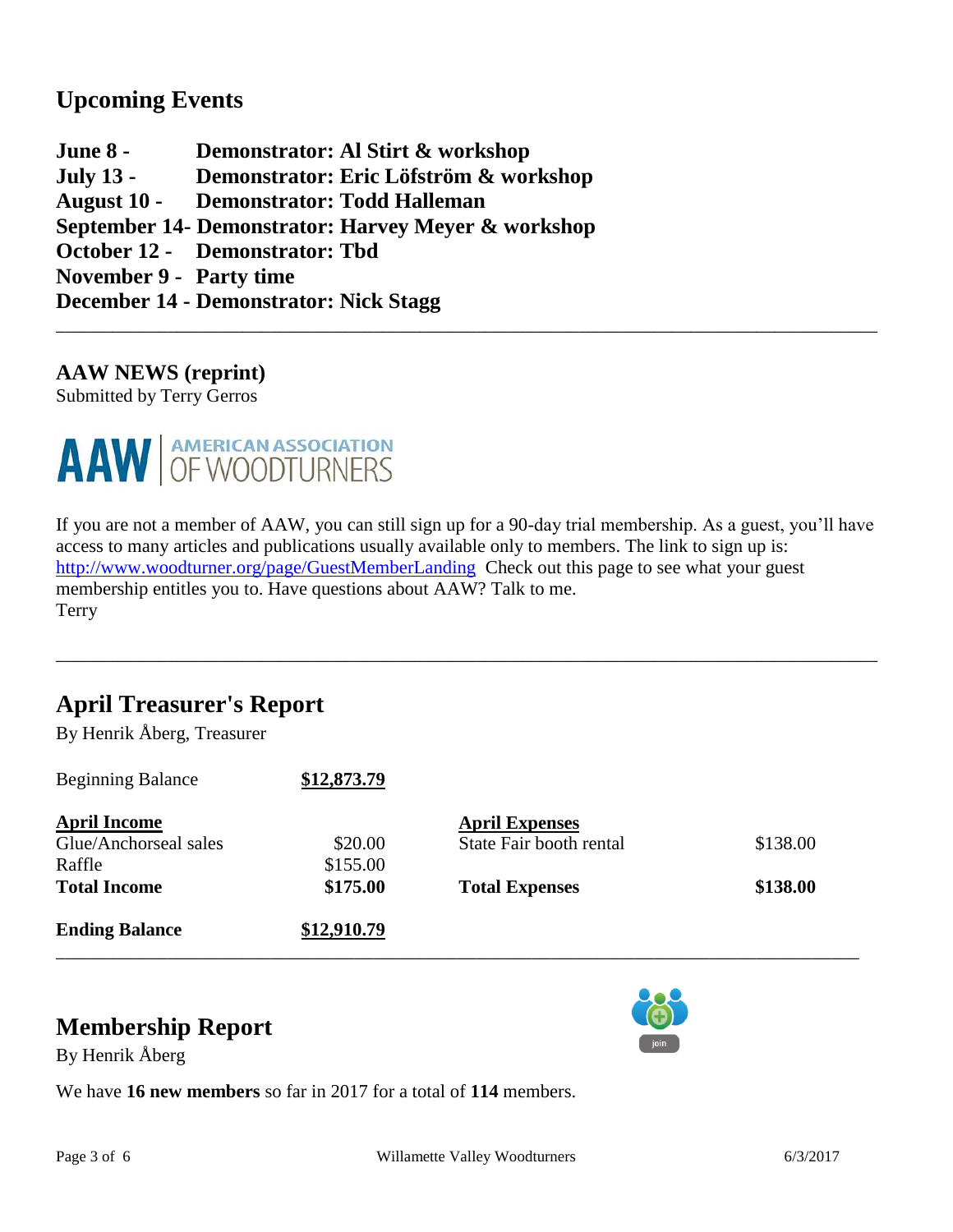# **Put Some "Art" into Your Woodturnings**

*A North West Woodturner's Club Offering*

On the NWWT website [\(https://nwwt.wildapricot.org/\)](https://nwwt.wildapricot.org/) are 3 very unique events featuring the wood artist, **Tania Radda**, of Scottsdale, AZ. Her specialty is wood sculpture and artistic design. She holds a Master of Fine Arts in this field and is a retired art teacher. Tania has been a frequent demonstrator and teacher at the Arrowmont School, the AAW Symposium, and a contributor to the AAW magazine. See her website at: <http://www.taniaradda.com/>

She is an expert at utilizing a wood product called Cold-Bend<sup>TM</sup> hardwood to create "wood art". Cold bend hardwood is wood that has been highly compressed, and can then be formed by hand into any shape, and when dried, holds that shape. It can be cut on a scroll saw, sanded, painted and glued. See photos of her award winning work below. You can learn more about the product at the company website: <http://www.puretimber.com/>

Tania will first present on the application of artistic principles in design at our NWWT meeting, **Thursday evening, July 6th**, which is **free** to members **and open to guests**. This evening will give you an introduction to artistic principles and how they can be applied to wood turning. She'll have her creations on display and discuss the use of Cold-Bend<sup>TM</sup> hardwood.

On **Friday, July 7th**, Tania will do an all-day (6 hr.) demonstration at the Multnomah Arts Center on how to use the material to create designs on your work. The **cost will be \$35**. Each attendee will be given a piece of the Cold-Bend<sup>TM</sup> hardwood to take home and try on their own.

The next day, **Saturday, July 8th**, Tania will work with up to 8 attendees in an all-day (6 hr.) class at the Multnomah Arts Center. Each attendee will bring a wood turning of their choice to decorate or embellish. Tania suggests you bring a simple lidded box or bowl. You will design your embellishment, then use a scroll saw to cut, then shape the material. Painting or finishing will be done at a later time. The cost for this class is **\$125 and includes material**.

Please join us for one or more of these events to put some "art" into your woodturnings!

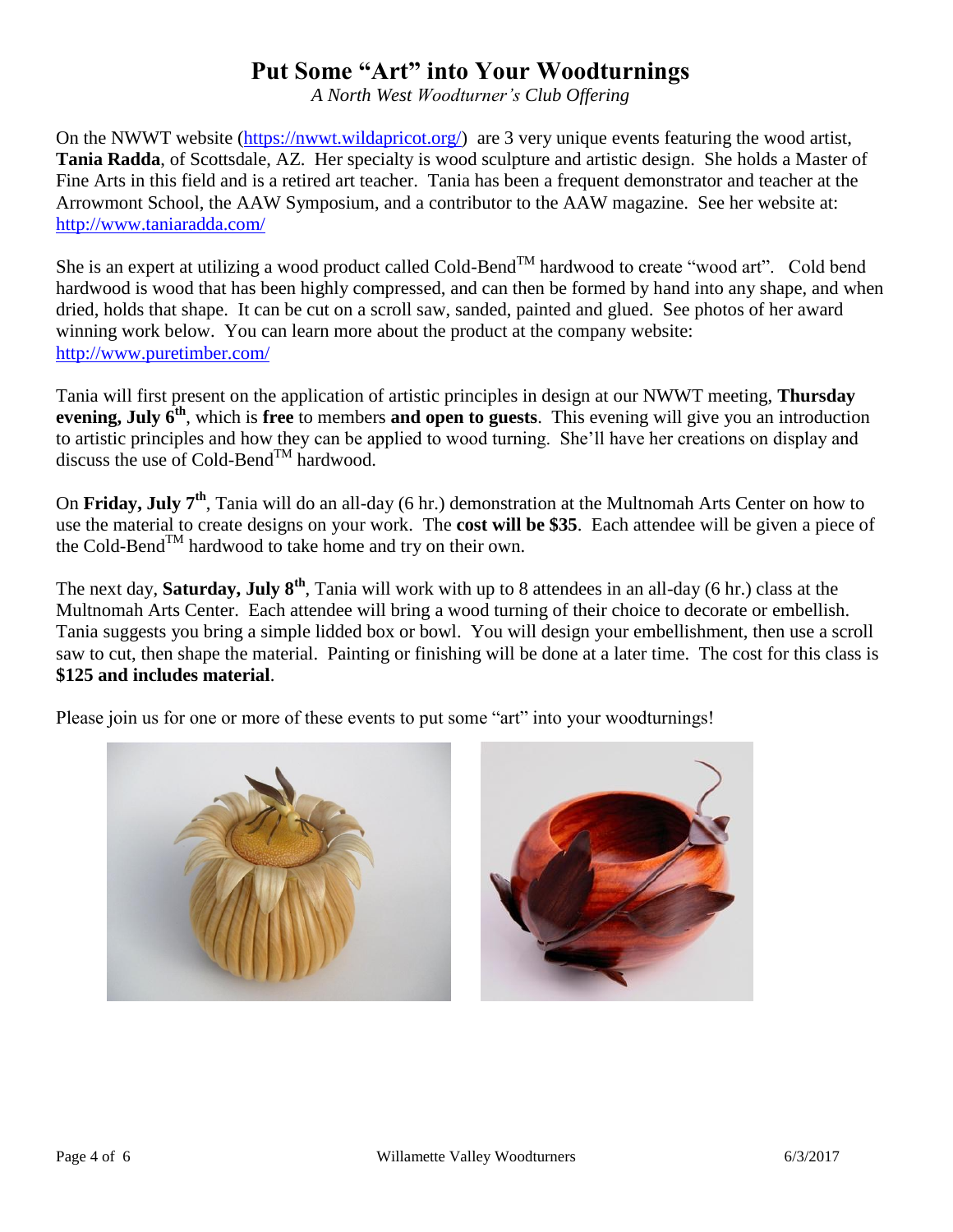# Membership Rewards

### **Library**

A friendly reminder to members with books and/or videos checked out from the library. Please return them at this next meeting.

#### **Wood Gathering**

Sign-up sheets will be available to indicate your availability to help with wood gathering. Anyone who learns of a tree or log that is available to the club should notify Jerry Lelack, (503) 510-1577 or Bob Hutchinson, (503) 508-3279. The intent is to gather wood, process it to usable pieces, store it at the home of Terry Gerros, and then make it available to members. Terry can be reached at (503) 580-5013.

#### **From Terry Gerros**

I am a distributor for Stick Fast CA glue, Sharpfast Sharpening systems, the Holdfast vacuum chucking system and Saburrtooth Carving bits. If you have an interest in these products, give me a call or send me an [email](mailto:gerrost@yahoo.com) for details.

#### **Supplies**

The club purchases a few supplies in bulk and sells it to members at club cost. We routinely have superglue  $(\$5)$ , black or brown superglue  $(\$10)$  accelerator  $(\$10)$  and Anchorseal  $(\$11/gal)$ . The club has a small supply of half round protractors (\$6) used to measure the angle ground on a tool, and depth gauges (\$5). HSS Round Tool Bits rods (1/4" x 8") are also available (\$3). Bruce Stangeby will have the resale items available at the meetings, except for Anchorseal which is available through [Jeff Zens.](mailto:jszens@custombuiltfurniture.com)

#### **Club Member Discounts**

- Craft Supply: The club's order will be going out on the Monday following our Club Meeting if our order equals or exceeds \$1,000. Craft Supply gives us a 10% discount plus free shipping on all items, and occasional additional discounts on certain other items and quantity purchases. If you order from the sales items, you will receive the club discount in addition to the sale discount, making many items available at very attractive prices. For detailed instruction for ordering see the article in the [November](http://www.willamettevalleywoodturners.com/newsletters/2015_11_WVW_Newsletter.pdf) 2015 Burl. Questions? See [jeffzens@custombuiltfurniture.com.](mailto:jeffzens@custombuiltfurniture.com.)
- Club members are registered with **Klingspor's Woodworking Shop** at [www.woodworkingshop.com](http://www.woodworkingshop.com/)  or 800-228-0000, they have your name and will give you a 10% discount.
- If you show your club card at checkout time to the cashier at **Woodcraft** in Tigard they will give you a 10% discount (May not apply to some machinery).
- **Exotic Wood** is offering a discount of 15% off any orders placed at: [www.exoticwoodsusa.com.](http://www.exoticwoodsusa.com/) (This includes sale items and free shipping on orders over \$300). Use promo code ewusaAAW
- **Gilmer Wood** now offers our club a 10% discount on purchases made there. If you haven't been to Gilmer's, it is well worth the trip to Portland, if only to make your mouth water and make you cry if you leave empty handed.